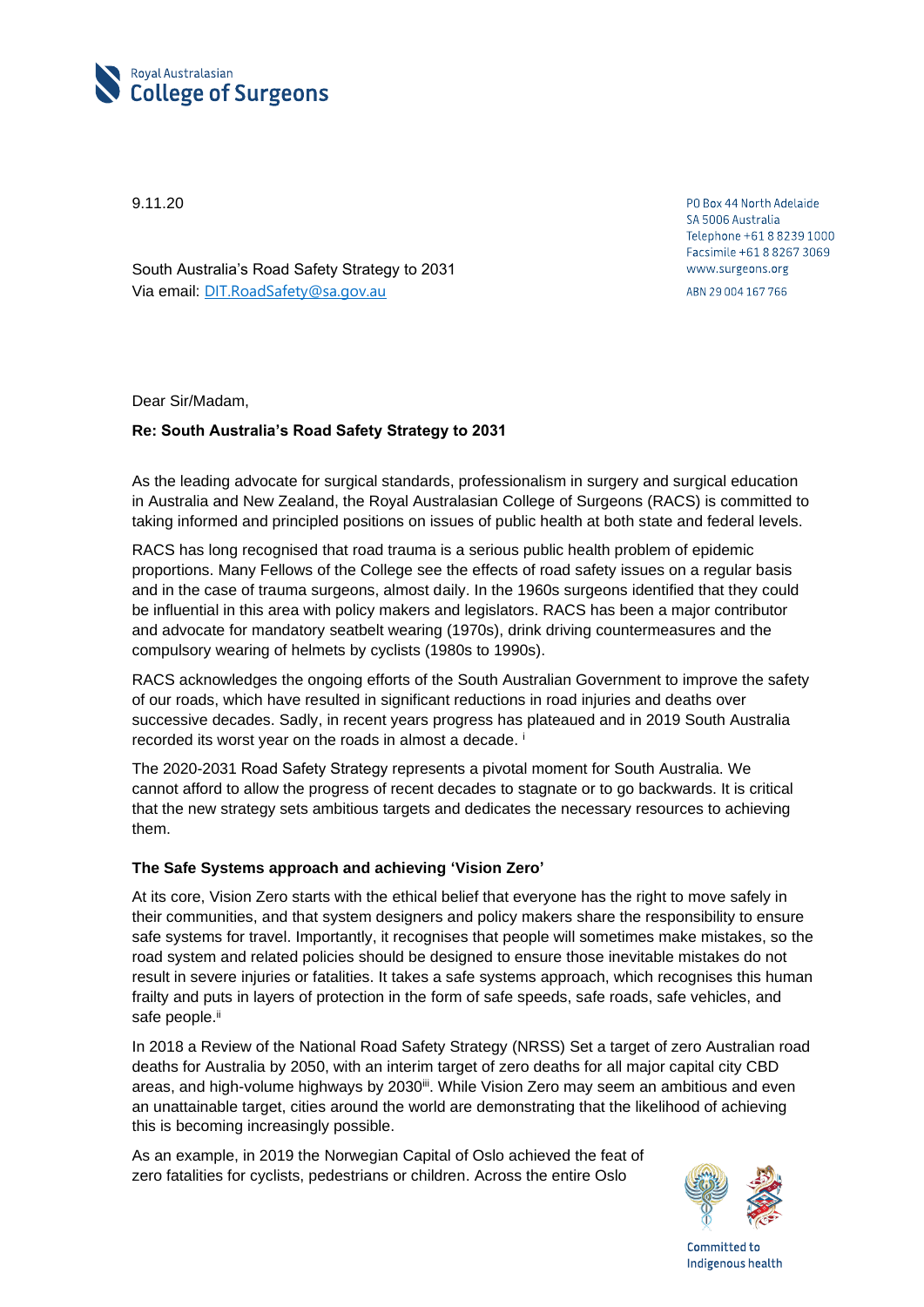region there was only one road fatality when a motorist crashed into a fence in an accident that did not involve any other road users.<sup>iv</sup>

According to city officials and road safety experts, the city implemented a range of measures to improve safety. These included lowering speeds, significant investment in infrastructure, a mix of policies that specifically targeted separating different road groups as much as possible. This was backed by a national policy that demanded significantly improved vehicle standards. Norwegian officials particularly highlighted that the success was largely due to a consistent and intense focus on road safety by successive Governments, regardless of their political persuasion.<sup>v</sup>

There are some obvious differences between Adelaide and Oslo, such as Adelaide's larger geographical area and arterial road network. However, there are also many similarities<sup>yi</sup> including similar population sizes, standards of living and capacity of Government's to fund and invest in infrastructure projects.

The South Australian Government is to be commended for the way in which it has responded to the challenges posed by the Covid-19 pandemic, and the leadership it has demonstrated. A similar response is required to the epidemic that is road trauma. Eliminating road deaths and serious injuries will not be realised unless there is a long-term commitment to achieving it which is supported by the investment and level of resources required, and therefore a 'Vision Zero' target must be at the heart of the strategy.

## **Safe Roads**

RACS encourages a holistic approach to road maintenance and improvement programs. Any strategy to improve road conditions must include road quality, visibility, driver distraction, safety barriers, emergency stopping areas, rest areas and any other aspects that may impact on safe driving.

#### *Regional Roads*

Earlier this year the RAA released its third *[Risky Road Survey.](https://our.raa.com.au/about-raa/risky-roads)* A notable finding in this report was that rural and regional roads accounted for ten of South Australia's fifteen worst roads. Poor road maintenance was the major cause for concern on almost all the nominated roads, with uneven surfaces, crumbling road edges, potholes and a lack of overtaking opportunities also commonly cited as key safety issues.<sup>vii</sup>

According to the Australian Road Assessment Program (AusRAP) approximately 37 per cent of South Australia's road network was rated as one to two-star quality when they were last rated in 2013.<sup>viii</sup> While there have been some infrastructure upgrades since the AusRAP ratings were released, the RAA findings would indicate that there is still much more work to do.

A key action in the National Road Safety Action Plan 2018-2020 was that Governments; collectively aim to improve the star ratings across the whole road network, with the aim to achieve 3-star AusRAP ratings or better for 80 per cent of travel on state roads, including a minimum of 90 per cent of travel on national highways.ix RACS urges the South Australian Government to prioritise this action, and we cite the below example from the recent Review of the NRSS as an example of the significant potential benefits that can be achieved by committing to this action.

*The Cooroy to Curra section of Queensland's Bruce Highway used to be one of the deadliest stretches in the country. It is now one of the safest, moving from a 2-star safety rating to 4 and 5 star following a state and Australian Government funded upgrade. Road infrastructure*  improvements have enhanced safety and efficiency on this important transit and freight corridor, *with long distance traffic now separated from the locals. The project has delivered both safety and efficiency outcomes: the speed limit has been raised to 110km an hour and an 82% reduction in*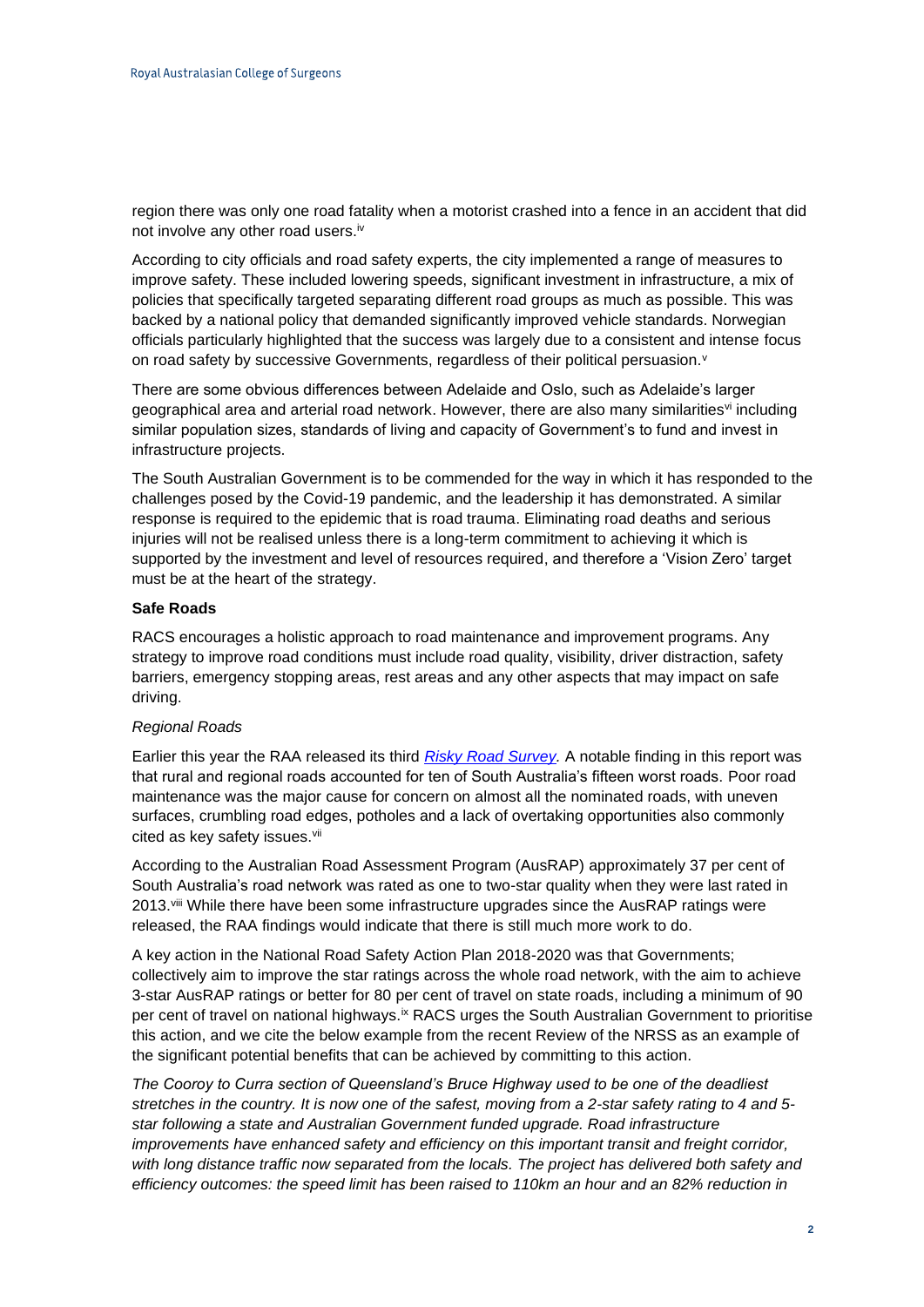## *fatal and serious injuries was achieved in the three years after opening when compared to the Old Bruce Highway before 2010.<sup>x</sup>*

#### *Metropolitan roads*

Separation is essential to ensure the safety of our most vulnerable road users, particularly pedestrians and cyclists. Statistics show that the highest levels of crashes involving these types of vulnerable road users occur in metropolitan Adelaide, largely due to the higher volumes of both pedestrians and cyclists in these areas.

Increases in our population will only exacerbate this vulnerability, as people seek alternative, inexpensive and efficient forms of transport, while seeking to improve their health and wellbeing. Where separation is not feasible, it is vital that efforts are made to control the speed environment. Roadway design is an important factor that must be carefully considered to maximise the safety of all road users.

#### **Safe Speeds**

As speed goes up people die, and as speed goes down people live. Although there is a very robust evidence base to support this, and numerous 'confronting' public education campaigns, unfortunately it is still a very hard public sell.

RACS supports appropriate speed limits when there are people about, particularly school zones and we applaud the South Australian Government for taking a leadership role and being the only Australian Government to implement speeds as low as 25-kilometres per hour. Many South Australian Councils have introduced 40 kilometres per hour speed limits in side streets, which have proven effective in reducing road trauma<sup>xi</sup>. RACS encourages the State Government to work with Councils to extend this policy across all Council areas.

The College also supports the 30-kilometre speed limits being trialled in Hindley Street West, which services a large pedestrian population with its high student and visitor population during the day and is one of Adelaide's busiest night precincts. If, as expected, this trial results in safer environment for road users, we encourage the South Australian Governments to consider further rollouts of restricted speeds across targeted areas of the CBD area.

#### *Point-to-point speed enforcement*

Point-to-point speed cameras involve measuring the average speed of vehicles over long distances and are an effective way of encouraging safe driving speeds. This is particularly relevant in the South Australian context given the long stretches of isolated roads, and the difficulties involved in enforcing safe speed limits in these areas. Point-to-point enforcement promotes area-wide suppression of speeding because speed enforcement is sustained over a length of road rather than just a single spot.

The College believes that this proven technology is significantly underutilised. Research conducted in Europe has shown a 33 – 85 per cent reduction in fatal and serious crashes after point to-point enforcement was installed<sup>xii</sup>. Furthermore, the NRSS states that point-to-point speed enforcement has a high level of public support. It has been described as fairer than spot speed enforcement because speeding is detected over a greater distance, demonstrating the behaviour may be intentional and not due to a momentary lapse of concentration. Xill This infrastructure should encompass major whole of road corridor, not just black spots.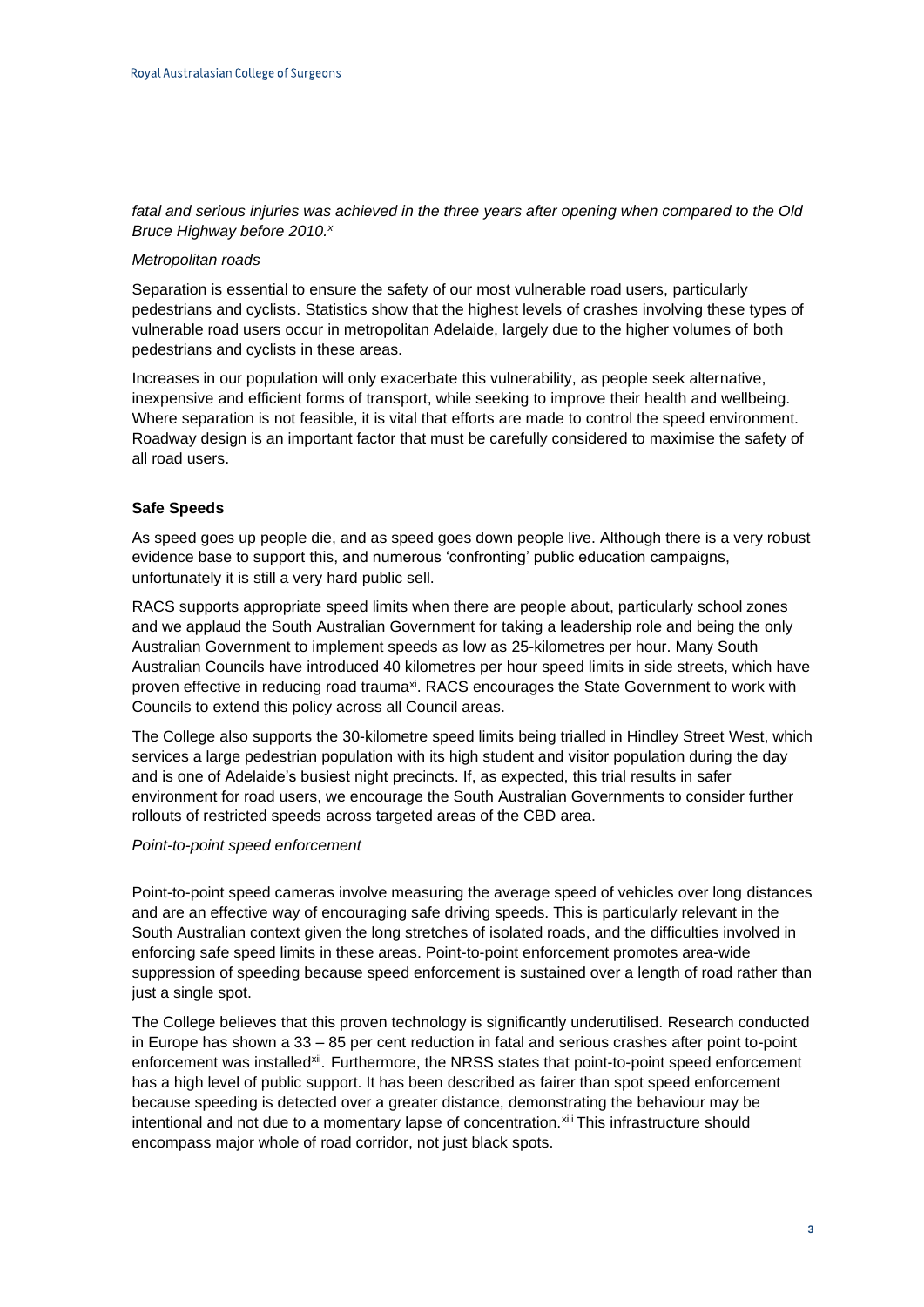### **Safe Drivers**

Driver distraction (any activity that could divert a person's attention away from the primary task of driving or walking safely) is a serious and growing challenge to road safety, and it is increasingly emerging as a factor in fatal road accidents over the past decade. While laws targeting mobile phone use while driving can act as a deterrent, as evidenced by the last decade, technological innovation and advancement can be rapid. As an example, many devices, such as smart watches, can now operate independently of a phone so send and receive messages, make phone calls or check other Apps. These are just as distracting and dangerous as mobile phone use. It is important that the new strategy recognises the importance of a strong regulatory system that is adaptive and agile enough to keep pace with the rapidly changing technological landscape.

A strong signal is needed to raise the awareness of the danger of distraction on roads. The real effect and implications of road trauma and serious injury could be more comprehensively understood through collection of relevant data. This data is crucial in determining the effectiveness of implemented programs and developing appropriate policies. (see below for more information on data collection and linkages).

RACS also sees opportunity to lead the change in acceptable blood alcohol content (BAC) limits for all road user groups with a strong view to reducing road trauma and serious injury statistics. As an example, motorcyclists are constantly over-represented in road statistics. Research shows increasing BAC increases the risk of motorcycle crash, injury and fatality rates, with riders at 0.05 per cent BAC having 165 times the fatal crash risk than a car or van driver at the same BAC level. xiv

As well as setting and maintaining appropriate penalties for dangerous driving behaviours, the Government should consider an appropriate rewards system for drivers who do not receive demerit points or fines for a given period. The cost of registration and licence renewal is increasing and is often a source of frustration for many people. Appropriate discounts on these costs could act as a significant incentive to do the right thing.

#### *Older Drivers*

Anecdotally, surgeons have reported a growing proportion of patients involved in motor vehicle crashes admitted to hospital as being drivers over the age of 70. This is supported by statistics from the National Road Safety Action Plan 2018-2020.<sup>xv</sup>

While elderly road users are not the only vulnerable road user group, this population typically has the added complexity of reduced physiological reserve, frailty, co-morbidities, and therefore reduced baseline health and mobility<sup>xvi</sup>. These factors are compounded by medications, age related cognitive impairment and potentially unsafe driving environments.

Much of the historic approach to addressing safety for this older group of road users has relied on monitoring of driving performance, and removal of licence when performance falls below a threshold level. Although assessment of fitness to drive will remain an important approach to managing older road user safety<sup>xvii</sup>, statistics show that the majority of older drivers are safe drivers, and their continued on-road mobility should be encouraged and facilitated. Many older drivers are adept at self-regulating their driving (e.g., daylight hours, lower speeds) to avoid problems.<sup>xviii</sup>

As the South Australian population ages, a targeted strategy for improving safety for older road users while also maintaining independence is needed. An example of a successful model is the Older Drivers Project, created by the American Medical Association in partnership with the National Highway Traffic Safety Administration.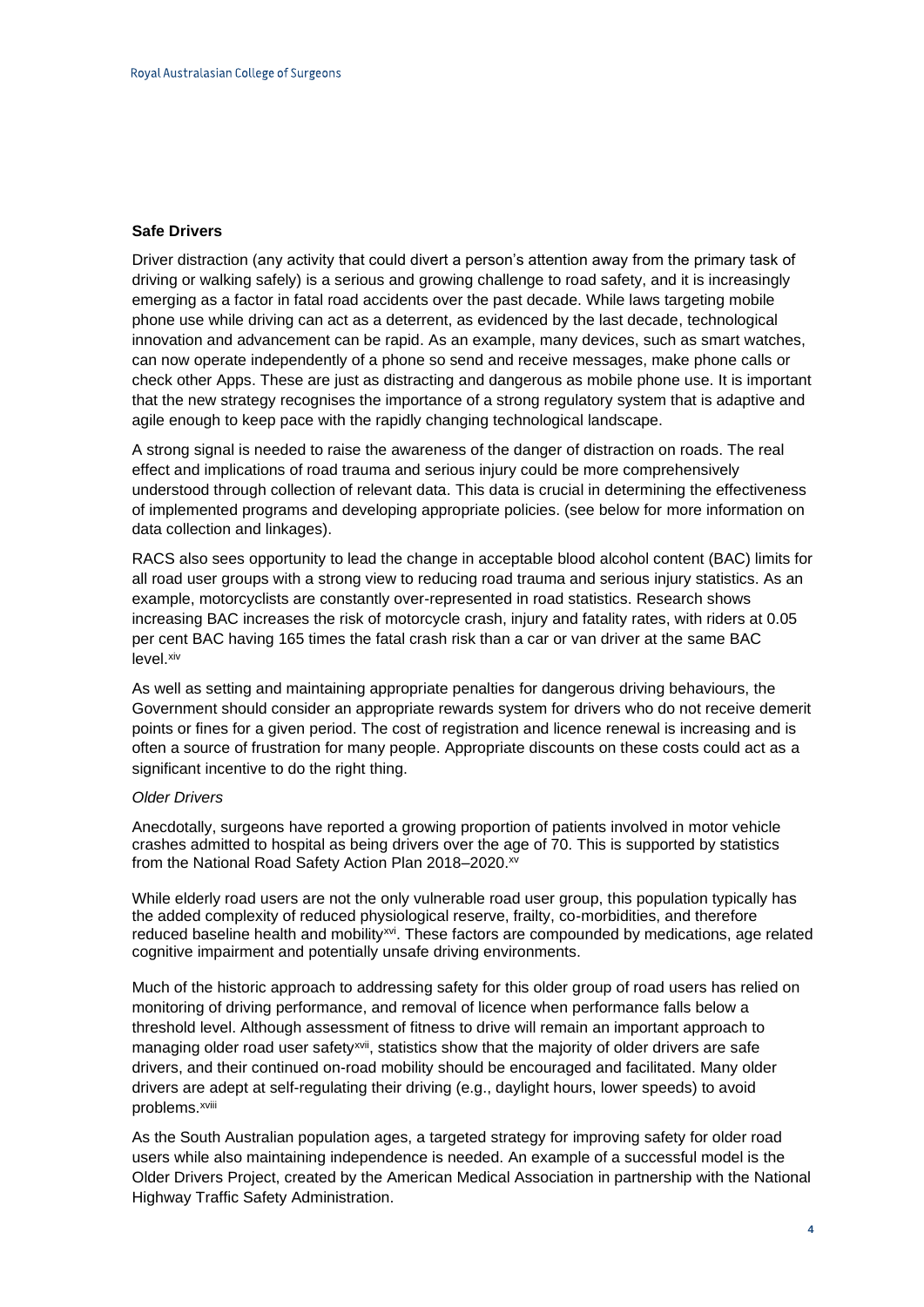The Project highlights that too often, the medically at-risk driver is not recognised as such until after a crash, or other on-road incidents has occurred. It would be ideal to detect relevant conditions as they emerge and *before* driving safety may be compromised. The responsibility for action extends more broadly than healthcare providers, and includes older patients themselves, their family, licensing regulators, law enforcement, and other community stakeholders."xix

The primary objective of this approach involves helping older drivers stay on the road safely to preserve their mobility and independence. It focusses on three main methods; optimising the driver, optimising the driving environment, and optimising the vehicle. In this approach, driving cessation is recommended only after the safety of the driver cannot be secured through any other means<sup>xx</sup>.

# **Safe Vehicles**

Road accidents involving older vehicles are far more likely to result in death or serious injury. According to the latest figures from the Department of Infrastructure and Planning in 2018, 26 per cent of passenger vehicles in the South Australia fleet were aged 15 plus years, yet 37 per cent of passenger vehicles involved in serious casualty crashes were in that range. The same report found that between 2011 and 2018 the average age of South Australia's vehicle fleet increased from 10.5 years to 12.3<sup>xxi</sup>.

Since 1993, Australasian New Car Assessment Program (ANCAP) has published independent [safety ratings](https://www.ancap.com.au/safety-ratings) for thousands of new vehicle makes, models and variants. These independent safety ratings provide a rating of between zero and five stars and are used to compare the relative safety between vehicles of similar size. In 2018 ANCAP provided evidence that 68 per cent of vehicle owners were not aware of the safety rating of their car, including 39 per cent of those who have just purchased a new vehicle<sup>xxii</sup>. RACS believe that greater information on a vehicle's ANCAP safety rating should be mandated both at the point of sale and when advertising. In addition to this, RACS believes that the South Australian Government should pursue policies that actively promote the implementation of life-saving technologies in newer vehicles wherever possible and discourages the sale of vehicles that do not meet this criteria.

#### **Data collection and linkages**

RACS recently co-signed a [submission to the Senate Joint Select Committee on Road Safety.](https://www.surgeons.org/News/Advocacy/Letter-to-Joint-Select-Committee-on-Road-Safety) This submission highlighted how the collection and linkage of data throughout the Covid-19 pandemic has greatly assisted Australian Governments in their response to mitigating the virus. Below is an excerpt from this submission.

*COVID-19 (has provided) positive lessons and opportunities that have occurred including:*

- *precise, consistent, and timely data collection and reporting*
- *cooperation by all levels of government driven by national leadership and coordination*
- *consistent and ongoing public focus driven by all political leaders and senior bureaucrats*
- *success at changing social behaviour and engaging media and other communications channels.*

The submission also contains the following comments and recommendations:

*Australia has placed timely data collection, aggregation and reporting at the forefront of its response to the COVID-19 pandemic. We believe there are some fundamental principles which*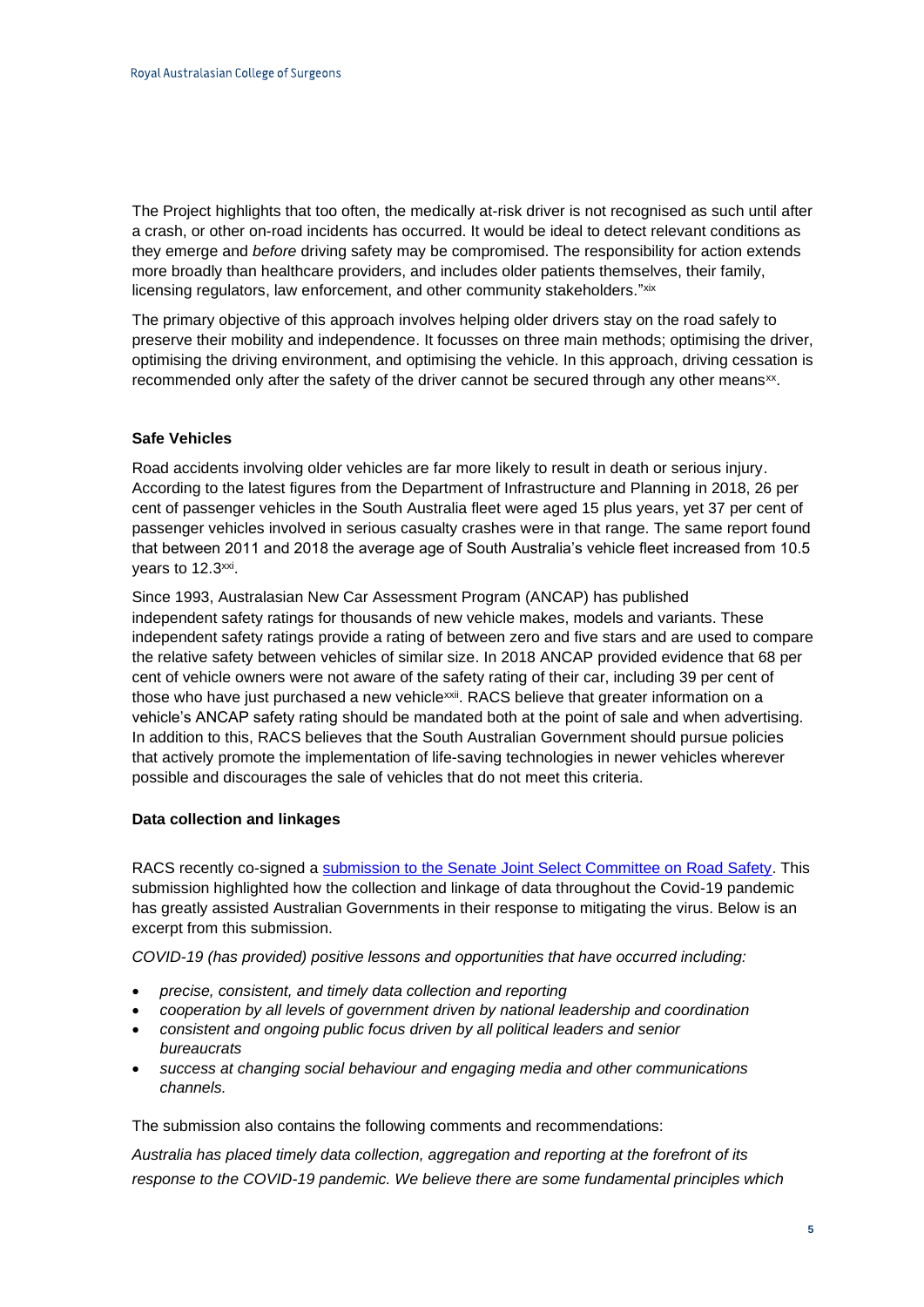*have guided Australia's COVID-19 data response which should be applied to road safety and embedded in the next National Road Safety Strategy:* 

- *Governments are unambiguous that the data is essential to respond to the situation.*
- *Governments release data and modelling to the public for transparency.*
- *There is strong communication on the link between the data and decision-making.*
- *The Commonwealth continues to paint and explain an overall picture even if there are gaps*
- *from jurisdictions and does not cease reporting on something because not all data is present.*
- *Government decision-makers keep an open mind to evolving knowledge on the situation – they*
- *admit they don't have all the answers yet and have an expectation that the data will continue to*
- *improve over time to assist with management of the situation.*
- *Transparent reporting means that jurisdictions can be benchmarked, creating an expectation*
- *that they will participate or become a stand-out that must be explained.*

#### **National approach**

Each year across Australia more than 1,200 people are killed and 44,000 are hospitalised. xxiiiThis can only be described as a national epidemic which demands real leadership and close collaboration from all levels of Government and within our communities.

While RACS welcomes this review, many of the solutions to reducing Australia's devastating road toll and creating safer roads have already been identified, and there is a growing sense of frustration at the delays taken to implement proven life-saving initiatives. This was highlighted in the [Inquiry into the National Road Safety Strategy 2011-2020,](https://umbraco.surgeons.org/media/3213/nrss-inquiry-final-report-september-2018-revised.pdf) as well as the recently released report in to [Reviving Road Safety](https://www.aaa.asn.au/wp-content/uploads/2019/09/AAA-Reviving-Road-Safety-2019.pdf) Report developed by the Australian Automobile Association (AAA). The Reviving Road Safety report outlines several solutions that can be implemented to deliver better outcomes and significantly improve road safety. RACS endorses this report in full, and we ask that the recommendations from this report, as well as our established position on [Road](https://www.surgeons.org/-/media/Project/RACS/surgeons-org/files/position-papers/2015-09-09_pos_fes-fel-046_road_trauma_prevention.pdf?rev=f8b0f48a3fa744d19cd6e03c6dc46da7)  [Trauma Prevention](https://www.surgeons.org/-/media/Project/RACS/surgeons-org/files/position-papers/2015-09-09_pos_fes-fel-046_road_trauma_prevention.pdf?rev=f8b0f48a3fa744d19cd6e03c6dc46da7) are taken into consideration as part of this review.

#### **Conclusion**

In summary, RACS urges the government to take a strong, bipartisan stand to enact new legislation to prevent further deaths and serious injuries on our roads. Vision Zero must be at the heart of South Australia's next road safety strategy and will only be achieved if it is supported the appropriate investment and targeted policies that make vehicles, roads, people and speeds safer. Improved data collection and linkage is also essential in allowing for effective crash analysis and further policy development.

RACS is proud of its history of championing road safety initiatives that saves lives. We are committed and ready to work with the government to implement the changes needed for safer roads.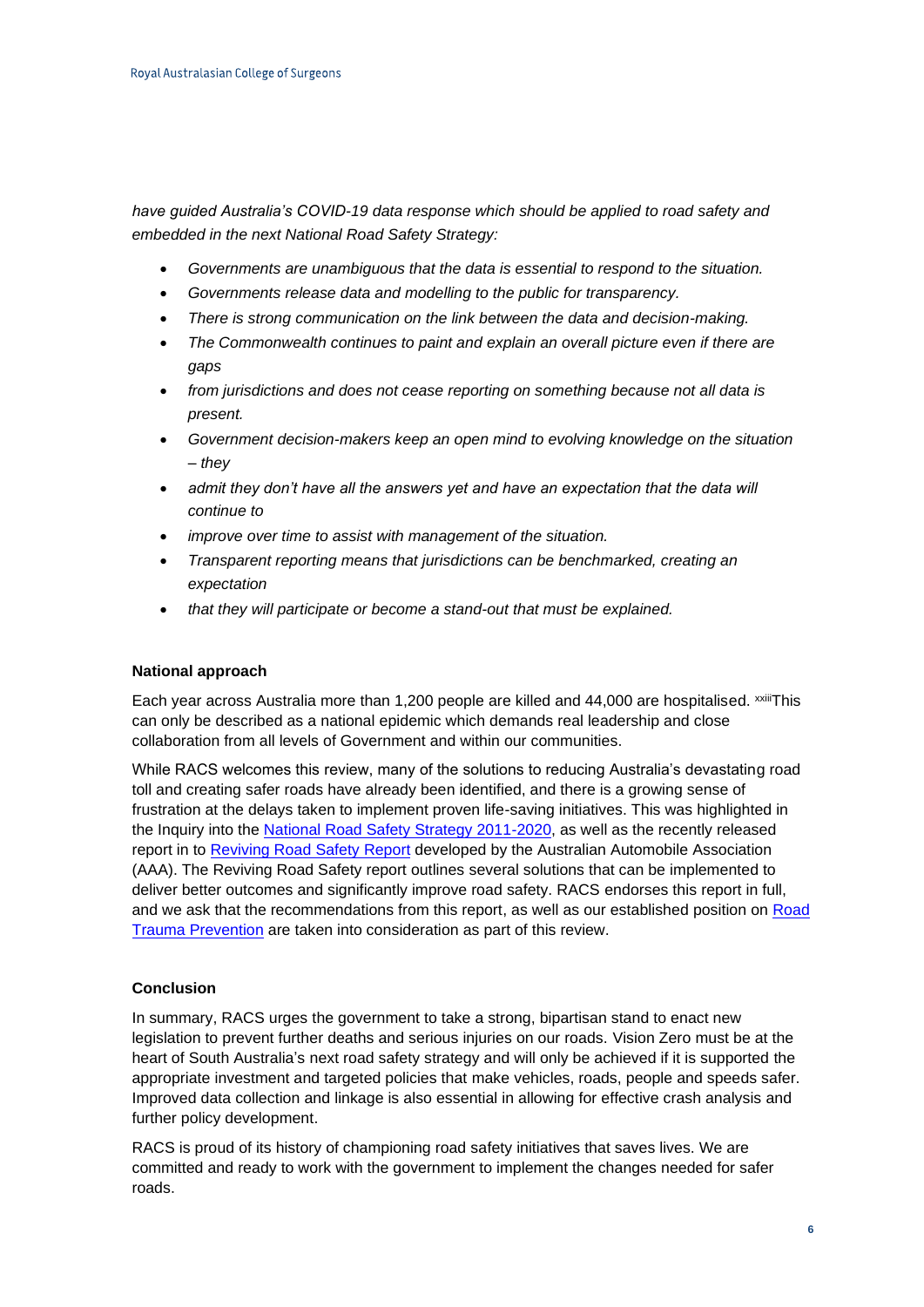Yours sincerely,

and King

**Mr David King Chair, RACS SA State Committee**

**Mr Peter Bautz Chair, RACS SA Trauma Committee**

iii Crozier J. and Woolley, J. 'Inquiry Into the National Road Safety Strategy 2011-2020' *Department of Infrastructure, Transport, Regional Development and Communications*  [https://www.roadsafety.gov.au/sites/default/files/2019-](https://www.roadsafety.gov.au/sites/default/files/2019-11/nrss_inquiry_final_report_september_2018_v2.pdf)

[11/nrss\\_inquiry\\_final\\_report\\_september\\_2018\\_v2.pdf,](https://www.roadsafety.gov.au/sites/default/files/2019-11/nrss_inquiry_final_report_september_2018_v2.pdf) September 2018

iv Hartmann A. and Abel, S. ['How Oslo Achieved Zero Pedestrian and Bicycle Fatalities, and How](https://thecityfix.com/blog/how-oslo-achieved-zero-pedestrian-and-bicycle-fatalities-and-how-others-can-apply-what-worked/)  [Others Can Apply What Worked'](https://thecityfix.com/blog/how-oslo-achieved-zero-pedestrian-and-bicycle-fatalities-and-how-others-can-apply-what-worked/) *WRI Ross Centre,* [https://thecityfix.com/blog/how-oslo-achieved](https://thecityfix.com/blog/how-oslo-achieved-zero-pedestrian-and-bicycle-fatalities-and-how-others-can-apply-what-worked/)[zero-pedestrian-and-bicycle-fatalities-and-how-others-can-apply-what-worked/](https://thecityfix.com/blog/how-oslo-achieved-zero-pedestrian-and-bicycle-fatalities-and-how-others-can-apply-what-worked/)*,* 13 October 2020. v *Ibid*

vi Infrastructure Australia, 'Australian Cities in an International Context, Chapter 2' p. 16 *Major Cities Unit*, [https://www.infrastructure.gov.au/infrastructure/pab/soac/files/SOAC\\_Chapter\\_2.pdf,](https://www.infrastructure.gov.au/infrastructure/pab/soac/files/SOAC_Chapter_2.pdf) undated, accessed 28 October 2020.

vii Royal Automobile Association of South Australia, 'Risky Roads: 2019 Survey Results' available for download from: [https://our.raa.com.au/about-raa/risky-roads,](https://our.raa.com.au/about-raa/risky-roads) accessed: 28 October 2020.

viii Australian Road Assessment Program, 'Star Rating: Australia's National Network of Highways' p.26, *Department of Infrastructure, Transport, Regional Development and Communications,* 2013. ix Transport and Infrastructure Council, 'National Road Safety Action Plan 2018-2020' p.6,

[https://www.roadsafety.gov.au/sites/default/files/2019-](https://www.roadsafety.gov.au/sites/default/files/2019-11/national_road_safety_action_plan_2018_2020.pdf)

[11/national\\_road\\_safety\\_action\\_plan\\_2018\\_2020.pdf](https://www.roadsafety.gov.au/sites/default/files/2019-11/national_road_safety_action_plan_2018_2020.pdf) May 2018.

<sup>x</sup> Crozier J. and Woolley, J. 'Inquiry Into the National Road Safety Strategy 2011-2020' *Department of Infrastructure, Transport, Regional Development and Communications*  [https://www.roadsafety.gov.au/sites/default/files/2019-](https://www.roadsafety.gov.au/sites/default/files/2019-11/nrss_inquiry_final_report_september_2018_v2.pdf)

[11/nrss\\_inquiry\\_final\\_report\\_september\\_2018\\_v2.pdf,](https://www.roadsafety.gov.au/sites/default/files/2019-11/nrss_inquiry_final_report_september_2018_v2.pdf) September 2018

xii Austroads 'Point-to-point speed enforcement' from:

<https://www.onlinepublications.austroads.com.au/> 2012

xiii Australian Transport Council, 'National Road Safety Strategy 2011-2020' p.62 [https://www.roadsafety.gov.au/sites/default/files/2019-11/nrss\\_2011\\_2020.pdf](https://www.roadsafety.gov.au/sites/default/files/2019-11/nrss_2011_2020.pdf%20accessed%2028%20October%202020) accessed 28 [October 2020](https://www.roadsafety.gov.au/sites/default/files/2019-11/nrss_2011_2020.pdf%20accessed%2028%20October%202020)

<sup>&</sup>lt;sup>i</sup> South Australia Police, 'Traffic Statistics' [https://www.police.sa.gov.au/about-us/traffic-statistics,](https://www.police.sa.gov.au/about-us/traffic-statistics) accessed 28 October 2020.

ii The Vision Zero Network, 'What is Vision Zero' [https://visionzeronetwork.org/about/what-is-vision](https://visionzeronetwork.org/about/what-is-vision-zero/)[zero/](https://visionzeronetwork.org/about/what-is-vision-zero/) accessed 28 October 2020.

xi Mackenzie, J et al. 'A Technical Review of 40 km/h Area Speed Limits, *City of Charles Sturt,* [https://www.charlessturt.sa.gov.au/\\_\\_data/assets/pdf\\_file/0030/772374/20-157260-Adelaide-](https://www.charlessturt.sa.gov.au/__data/assets/pdf_file/0030/772374/20-157260-Adelaide-University-Final-report-40-km-h-Area-Speed-Limit-Technical-Review.pdf)[University-Final-report-40-km-h-Area-Speed-Limit-Technical-Review.pdf,](https://www.charlessturt.sa.gov.au/__data/assets/pdf_file/0030/772374/20-157260-Adelaide-University-Final-report-40-km-h-Area-Speed-Limit-Technical-Review.pdf) June 2020.